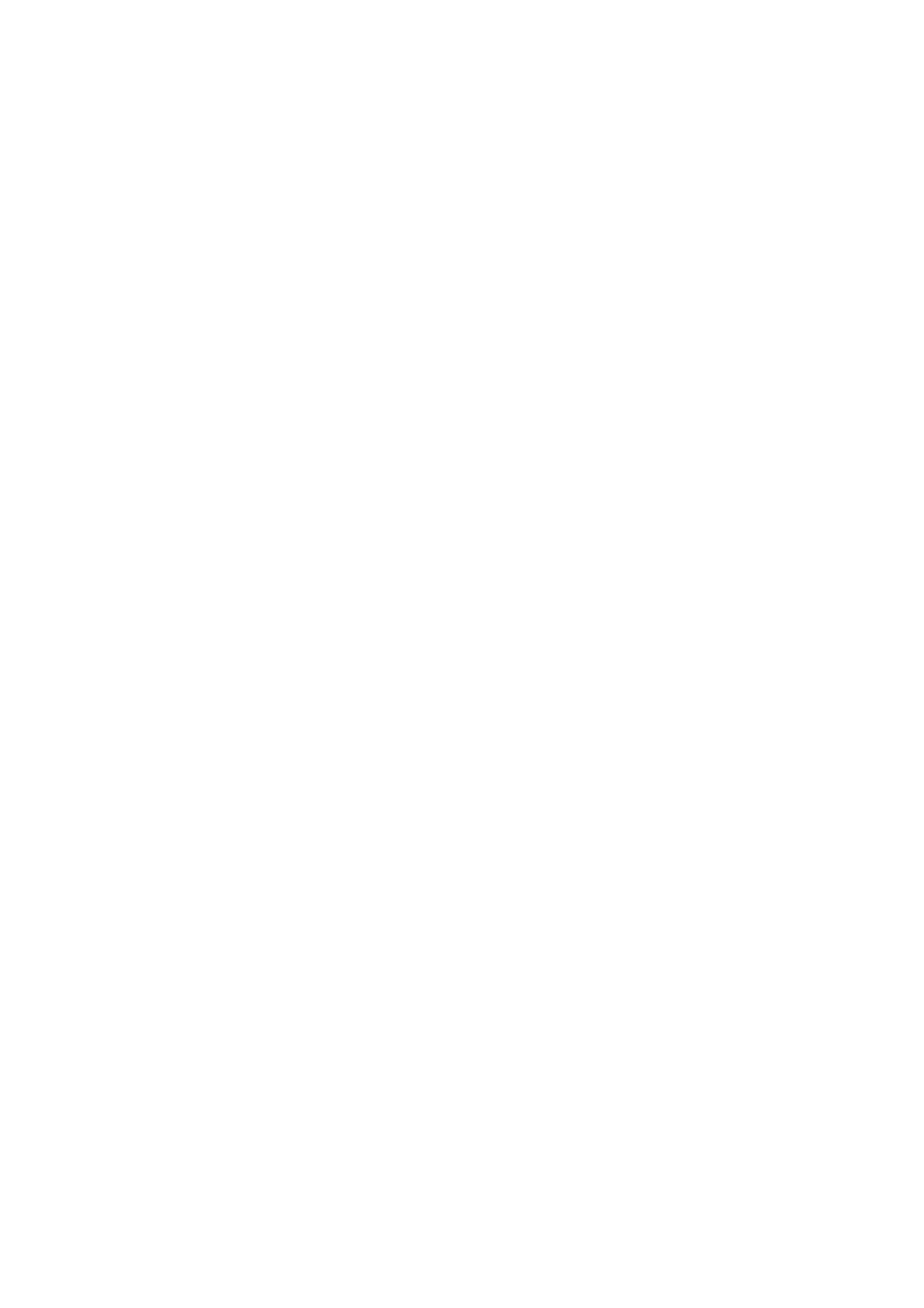#### **TANGER Ltd.**

Czech Society for New Materials and Technologies Regional Centre of Advanced Technologies and Materials Materials Research Society of Serbia Norsk Materialteknisk Selskap



5<sup>th</sup> International Conference

## **Conference Proceedings**

**October 16th – 18th 2013** 

Hotel Voronez I, Brno, Czech Republic, EU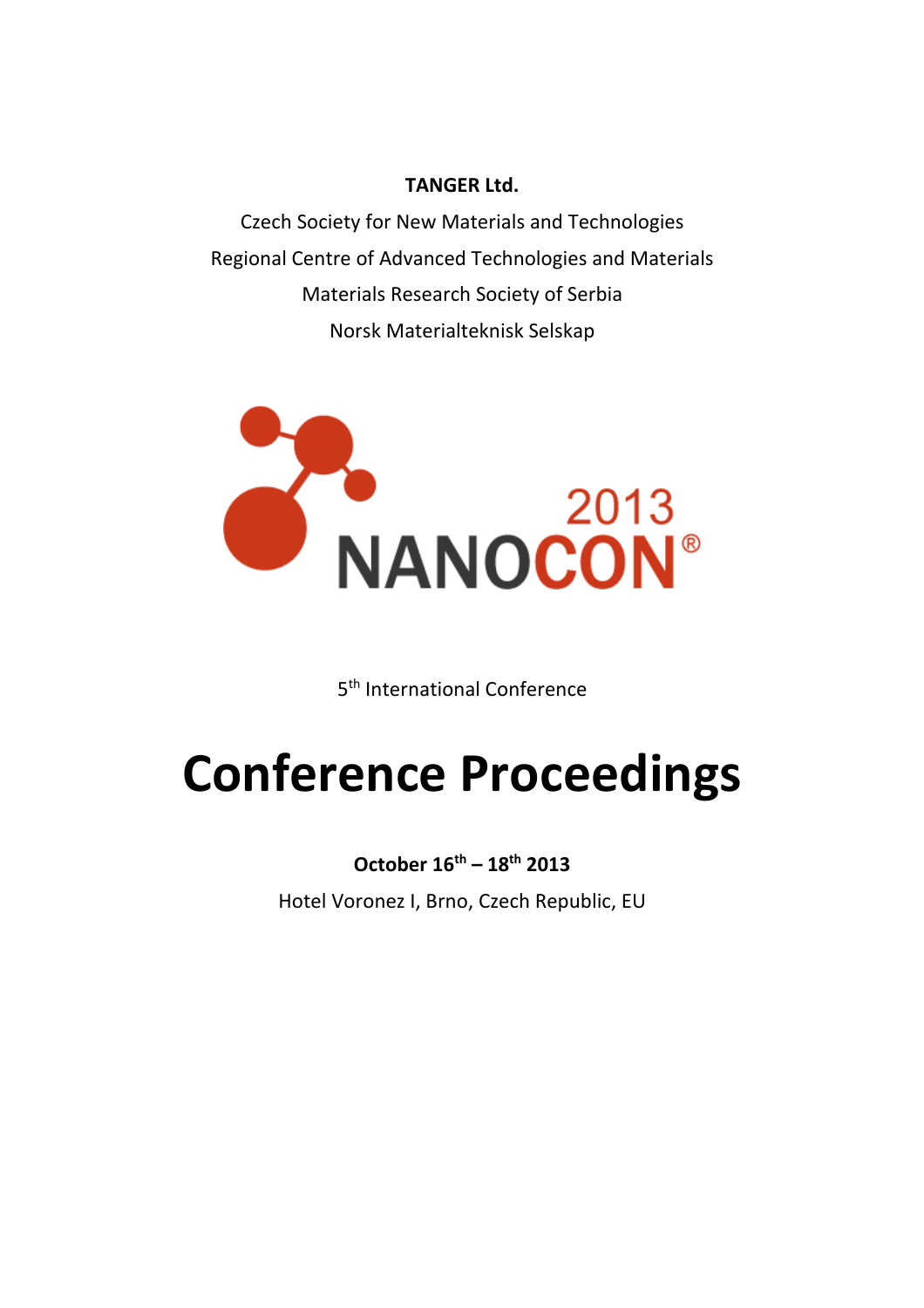#### © 2014 TANGER Ltd., Ostrava

ISBN 978–80–87294–47–5

| <b>NANOCON 2013</b>          | <b>Conference Proceedings</b>                                   |
|------------------------------|-----------------------------------------------------------------|
| Different Authors            |                                                                 |
| Oct $16^{th} - 18^{th}$ 2013 | Hotel Voronez I, Brno, Czech Republic, EU                       |
| Issued by:                   | TANGER, Ltd., Keltickova 62, 710 00 Ostrava, Czech Republic, EU |
| Edition:                     | $1st$ Edition, 2014                                             |
| Number of pages:             | 813                                                             |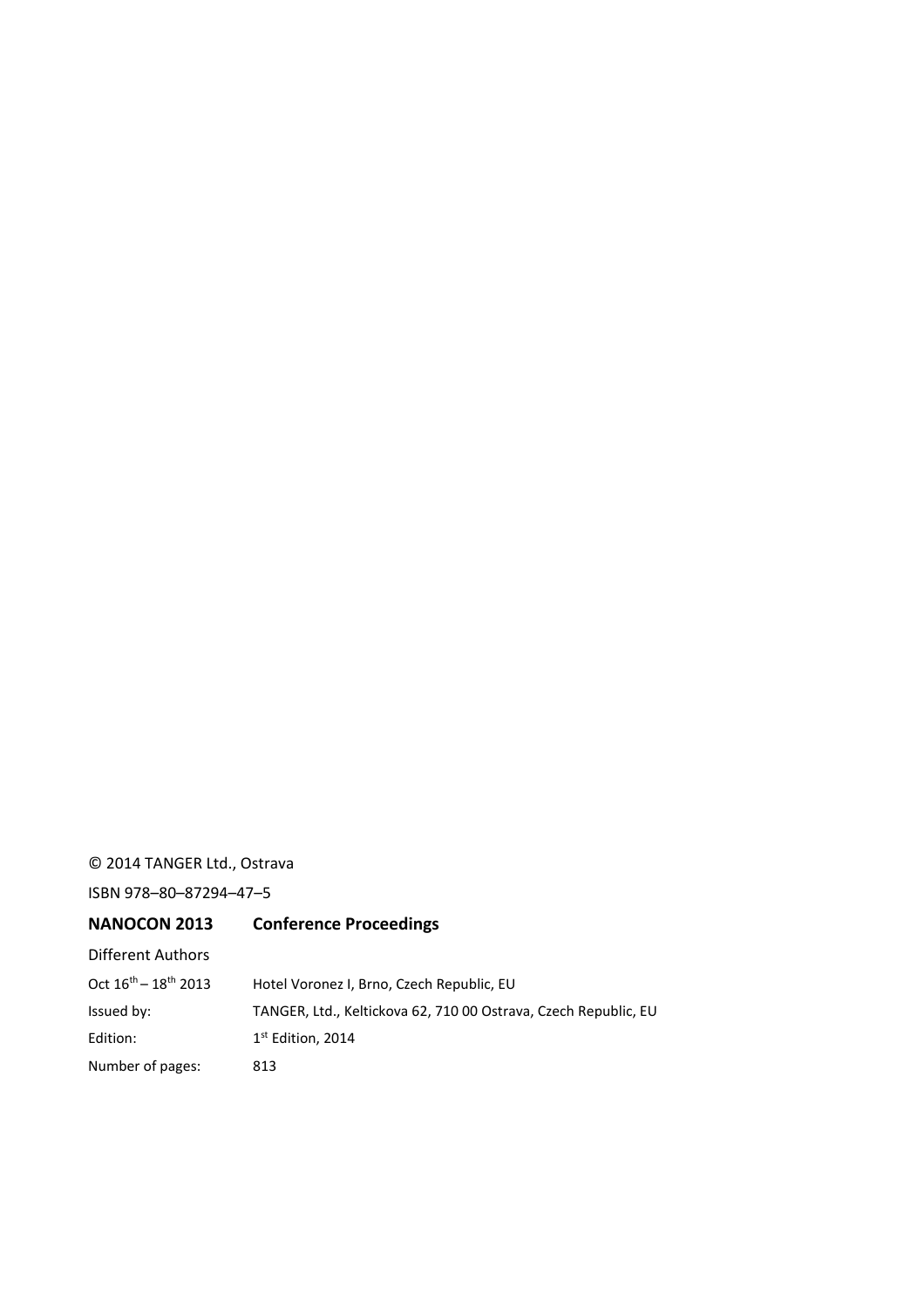| <b>CONTENT</b><br><b>NANOCON 2013</b>                                                                                                                                                                                                       |
|---------------------------------------------------------------------------------------------------------------------------------------------------------------------------------------------------------------------------------------------|
|                                                                                                                                                                                                                                             |
| Hynek MORAVEC, Kateřina CHOTOVÁ, Vladimír FILIP, Luděk JOSKA                                                                                                                                                                                |
| Highly Luminescent Nanophosphors - New Physics, Technologies and Applications 21<br>Martin NIKL, Václav ČUBA, Jan BÁRTA, Vítězslav JARÝ                                                                                                     |
| Rajneesh MOHAN, Jana DRBOHLAVOVA, Jaromir HUBALEK                                                                                                                                                                                           |
| Controlled Structuring of Self-Assembled Polystyrene Microsphere Arrays by Two Different Plasma                                                                                                                                             |
| Mária DOMONKOS, Tibor IŽÁK, Lucie ŠTOLCOVÁ, Jan PROŠKA, Alexander KROMKA                                                                                                                                                                    |
| Study of Thermophysical Parameters of Hardened Polyurethane Filled by Single Walled Carbon<br>Karol KOVÁČ                                                                                                                                   |
| Antonino ALESSI, Simonpietro AGNELLO, Giuseppe IOVINO, Gianpiero BUSCARINO, Fabrizio MESSINA,<br>Luisa SCIORTINO, Marco CANNAS, Franco Mario GELARDI, Roberto BOSCAINO                                                                      |
| László MÉSZÁROS, József SZAKÁCS                                                                                                                                                                                                             |
| Graphene Oxide and Fumed Silica Graphene Oxide Nanocomposites Modification by Thermal<br>Simonpietro AGNELLO, Aurora PIAZZA, Antonino ALESSI, Andrea MAIO, Roberto SCAFFARO,<br>Gianpiero BUSCARINO, Franco Mario GELARDI, Roberto BOSCAINO |
| Jiří CHVOJKA, Jakub ERBEN, Petr MIKEŠ, Lucie VYSLOUŽILOVA, David LUKAŠ                                                                                                                                                                      |
| 2-D Conductivity and Anisotropic Structure of Pellets Pressed from PANI/Phyllosilicate<br>Lenka KULHÁNKOVÁ, Jonáš TOKARSKÝ, Lucie NEUWIRTHOVÁ, Vítězslav STÝSKALA, Pavla ČAPKOVÁ                                                            |
| Jaroslav LANG, Vlastimil MATĚJKA                                                                                                                                                                                                            |
| Influence of the Type of Additives on the Properties of Polymer Nanocomposites with Fillers Based on<br>Petr LENFELD, Jiří HABR, Martin SEIDL, Luboš BĚHÁLEK, Jiří BOBEK, Zděnek SEVERA                                                     |
| Lenka PAZOURKOVÁ, Karla ČECH BARABASZOVÁ, Marianna HUNDÁKOVÁ                                                                                                                                                                                |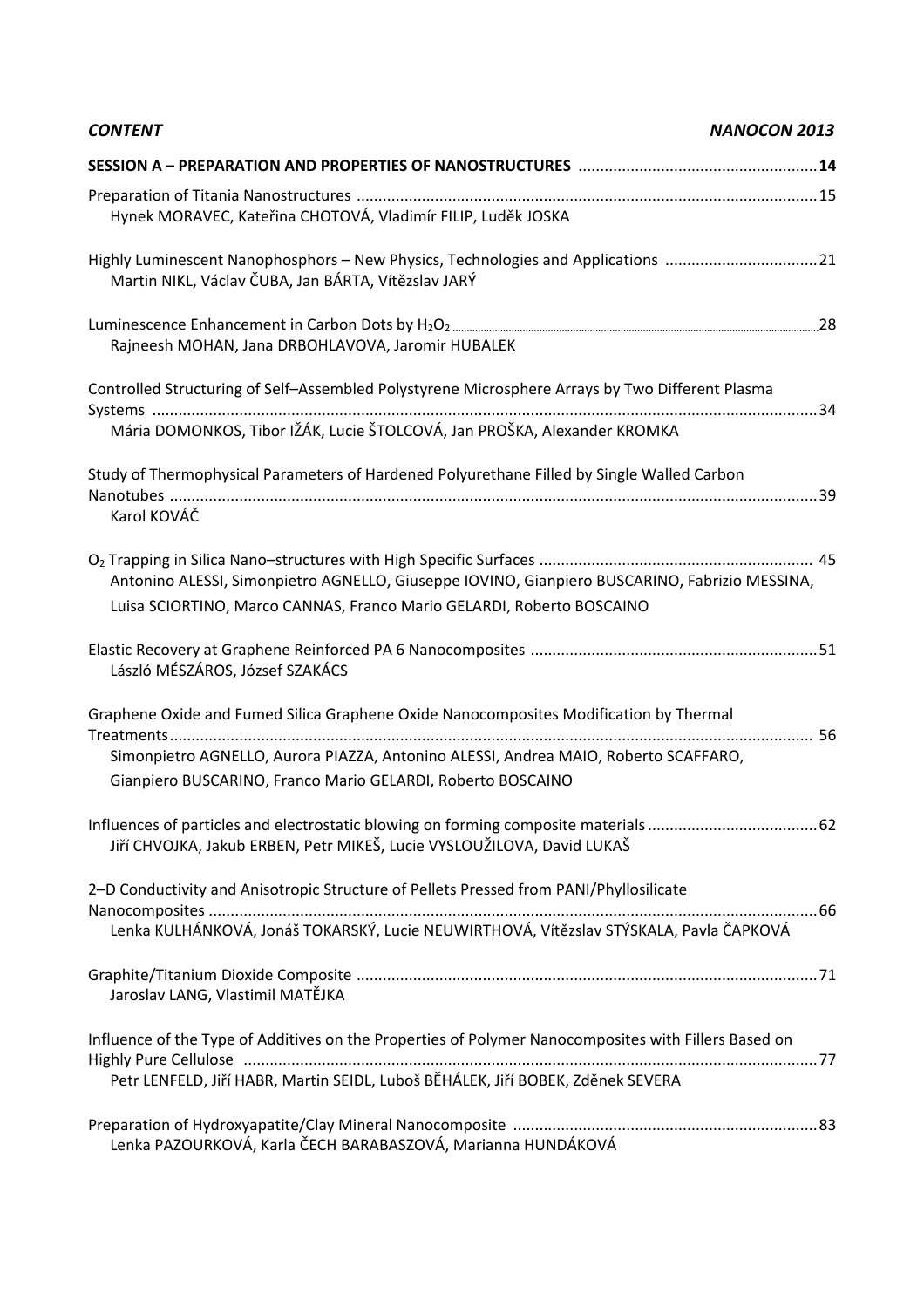| Michaela TOKARČÍKOVÁ, Kateřina MAMULOVÁ KUTLÁKOVÁ, Jana SEIDLEROVÁ                                                                                                                                                         |  |
|----------------------------------------------------------------------------------------------------------------------------------------------------------------------------------------------------------------------------|--|
| Jonáš TOKARSKÝ, Marta VALÁŠKOVÁ                                                                                                                                                                                            |  |
| Influence of Severe Plastic Deformation by the ECAP Method on Structure and Properties of the Low<br>Miroslav GREGER, Vlastimil VODÁREK, David ŽÁČEK                                                                       |  |
| Jan PEKÁREK, Radimír VRBA, Martin MAGÁT, Jana CHOMOUCKÁ, Petra MAJZLÍKOVÁ, Jana<br>DRBOHLAVOVÁ, Radim HRDÝ, Jan PRÁŠEK, Marian MÁRIK, Vojtěch SVATOŠ, Jaromír HUBÁLEK,<br>Ondřej JAŠEK, Lenka ZAJÍČKOVÁ                    |  |
| Jiří ŠMARHÁK, Jan VOVES                                                                                                                                                                                                    |  |
| Research of Interaction of Polypropylene with the surface of Carbon Nanotubes Depending on<br>Viktor E. VAGANOV, Viktor V. RESHETNYAK, Evgenia V. NEFEDOVA                                                                 |  |
| Evaluation of Electrical Properties of Injection Molded Polypropylene Matrix with Carbon<br>Jan VÁCHA, Petr LENFELD                                                                                                        |  |
| Novel Possibilities to Create Functional Thin Films by Using Cold Atmospheric Pressure Plasma<br>Oliver BEIER, Andreas PFUCH, Kerstin HORN, Sebastian SPANGE, Max RAMM, Elisabeth JÄGER,<br>Bernd GRÜNLER, Arnd SCHIMANSKI |  |
| Pavlína PEIKERTOVÁ, Lenka KULHÁNKOVÁ, Lubomír IVÁNEK, Veleslav MACH,<br>Jonáš TOKARSKÝ, Vlastimil MATĚJKA, Kateřina MAMULOVÁ KUTLÁKOVÁ, Pavla ČAPKOVÁ                                                                      |  |
| Alumina Nanostructured Coatings Formed by Lumina Nanostructured Coatings Formed by<br>Mayya PROZOROVA, Yuriy TURIN, Nikolay VASILIK, Marina KOVALEVA, Yuriy GONCHAROV,<br>Ivan PAVLENKO                                    |  |
| The Deposition of Amorphous and Amorphous Hydrogenated Silicon with Embedded Cubic Mg2Si<br>The-Ha STUCHLIKOVA, Jiří STUCHLIK, Zdenek REMES, Radek FAJGAR, Nikolay G. GALKIN,<br>Konstatntin N. GALKIN, Igor M. CHERNEV    |  |
| Jonáš TOKARSKÝ, Lenka KULHÁNKOVÁ, Pavlína PEIKERTOVÁ, Kateřina MAMULOVÁ KUTLÁKOVÁ,<br>Vlastimil MATĚJKA, Vítězslav STÝSKALA, Pavla ČAPKOVÁ                                                                                 |  |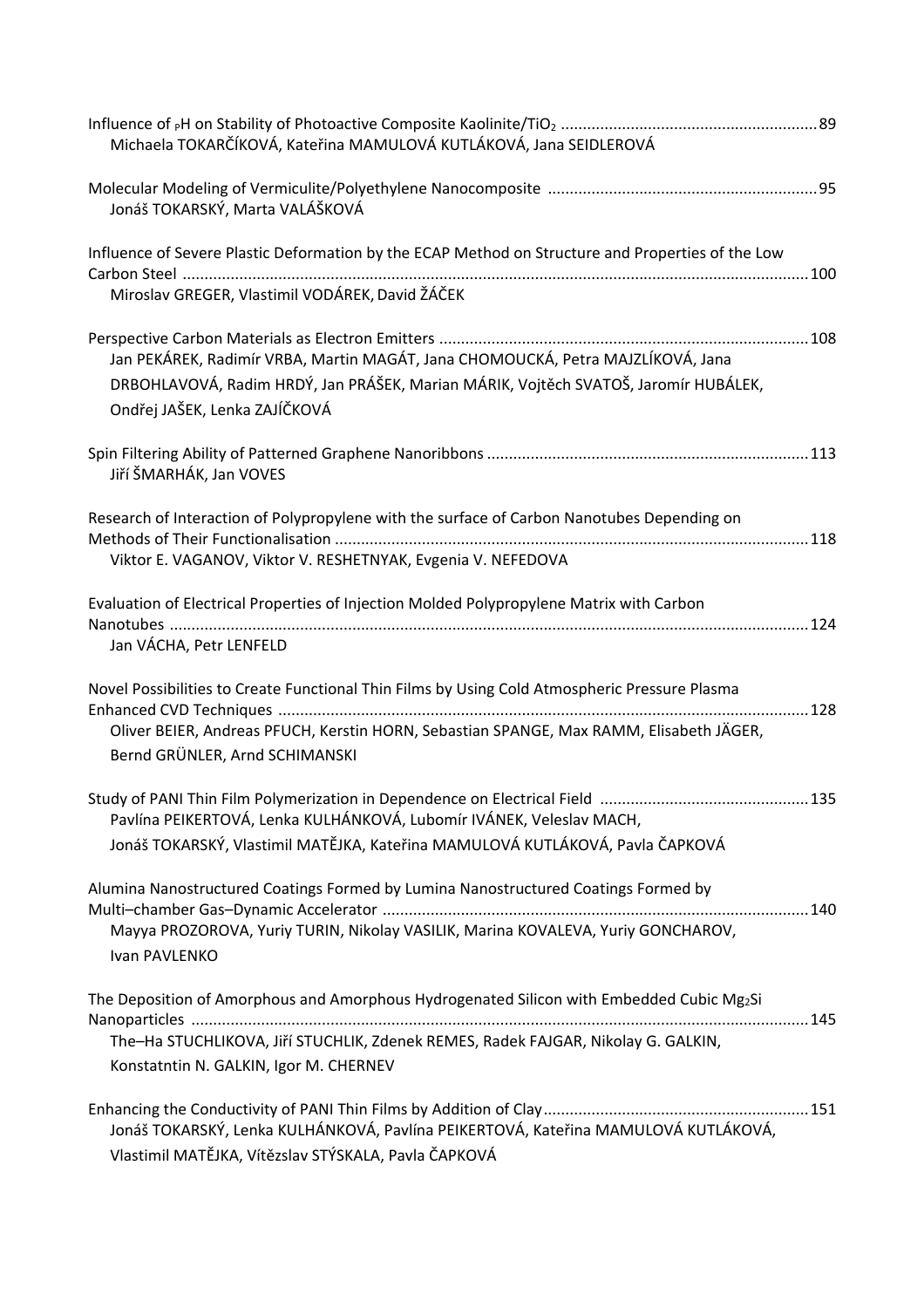| Karel KLOUDA, Hana BUŘIČOVÁ, Jiří CHVOJKA, Eva KOŠŤÁKOVÁ, Věra MANSFELDOVÁ, Petr MIKEŠ,                                                                                                      |     |
|----------------------------------------------------------------------------------------------------------------------------------------------------------------------------------------------|-----|
| Markéta WEISHEITELOVÁ, Eva ZEMANOVÁ                                                                                                                                                          |     |
| Michal KOMÁREK, Petr SYSEL, Petr ŠIDLOF, Jakub HRŮZA, Pavel HRABÁK                                                                                                                           |     |
| Karel PEJCHAR, Lucie VYSLOUŽILOVÁ, Pavel POKORNÝ, Martin BÍLEK, Jaroslav BERAN, David LUKÁŠ                                                                                                  |     |
| Jana DRBOHLAVOVÁ, Alexander MOZALEV, Vojtěch SVATOŠ, Radim HRDÝ, Lukáš KALINA,<br>Jaromír HUBÁLEK                                                                                            |     |
| Electronic Excitation Energy Transfer between Quasi-Zero-Dimensional Systems 184<br>Karel KRÁL, Miroslav MENŠÍK                                                                              |     |
| Lukas MELICHAR, Marketa JAROSOVA, Pavel KOPEL, Vojtech ADAM, Rene KIZEK                                                                                                                      |     |
| Optimizing of Thermal Evaporation Process Compared to Magnetron Sputtering for Fabrication<br>Vojtěch SVATOŠ, Jana DRBOHLAVOVÁ, Marian MÁRIK, Jan PEKÁREK, Jana CHOMOCKÁ,<br>Jaromír HUBÁLEK |     |
| Karolína BORŮVKOVÁ, Jakub WIENER, Jana NĚMEČKOVÁ, Veronika ŠAFÁŘOVÁ                                                                                                                          |     |
| Pavlína CIESLÁROVÁ, Karolína Machalová ŠIŠKOVÁ, Ariana FARGAŠOVÁ, Radek ZBOŘIL                                                                                                               |     |
| Filip HAVEL, Filip NOVOTNÝ, Michal JELÍNEK, Jan PROŠKA, Kamil KUČA, Kamil MUSÍLEK                                                                                                            | 209 |
| Comparison of Gold Nanostructured Electrode and Flat Gold Electrode on Doxorubicin<br>Hana KYNCLOVÁ, Jakub PŘIBYL, Radim HRDÝ, Jana DRBOHLAVOVÁ, Jan PRÁŠEK, Jaromír HUBÁLEK                 |     |
| Filip NOVOTNÝ, Jan DĚDIČ, Jan PROŠKA 220                                                                                                                                                     |     |
| Synthesis of Small Silver Nanoparticles and Their Catalytic Activity in 4-Nitrophenol Reduction 225<br>Petr SUCHOMEL, Ales PANACEK, Robert PRUCEK, Radek ZBORIL, Libor KVITEK                |     |
| Nidia G. GARCIA-PEÑA, Rocío REDÓN, Ana Leticia FERNÁNDEZ-OSORIO,<br>Alberto HERRERA-GÓMEZ                                                                                                    |     |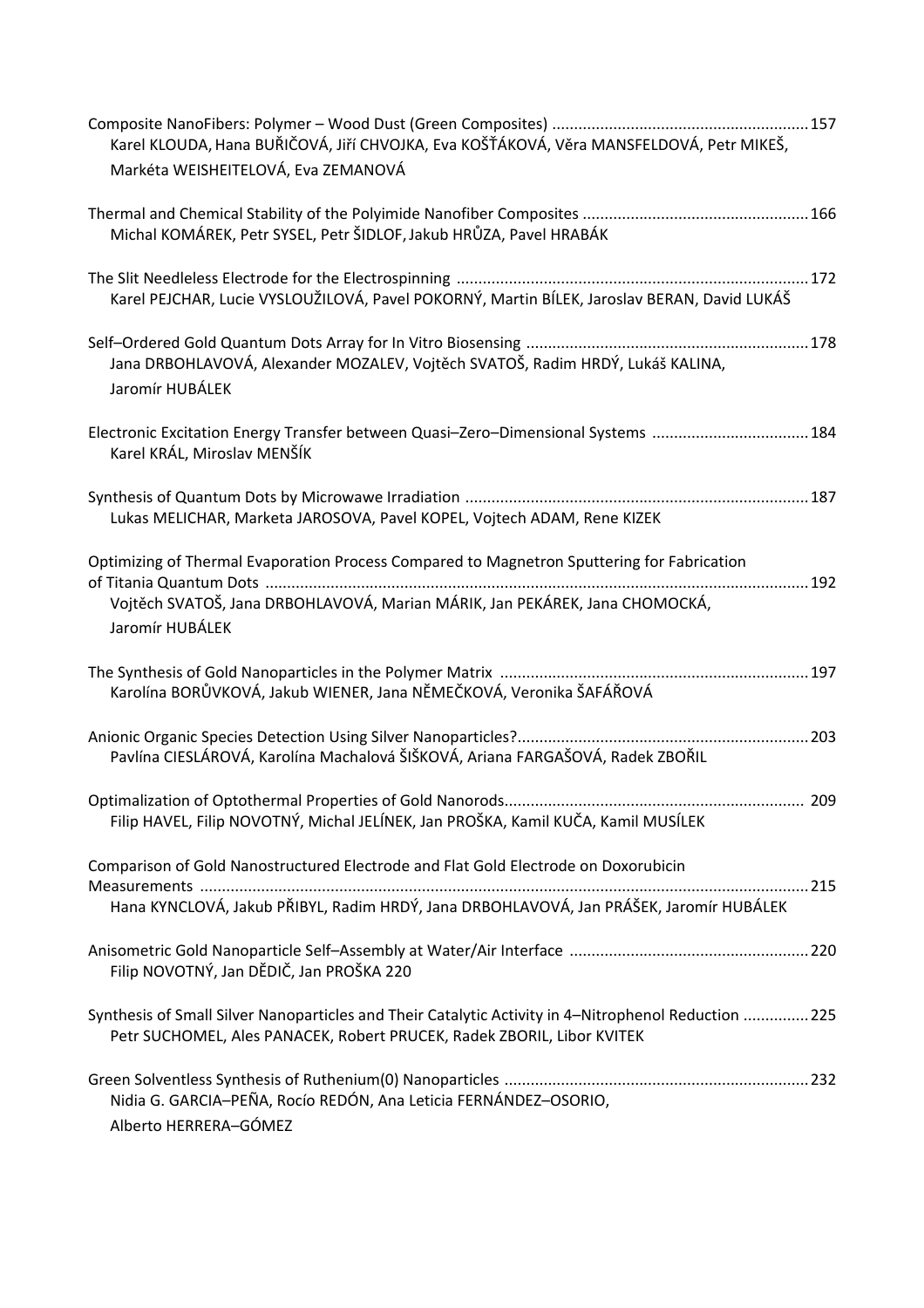| Preparation and Characterization of the Composites Based on the Zinc Oxide Captured on the Surface                                                                                                 |  |
|----------------------------------------------------------------------------------------------------------------------------------------------------------------------------------------------------|--|
| Barbora JANÍKOVÁ, Lucie NEUWIRTHOVÁ, Lenka MATĚJOVÁ, Vlastimil MATĚJKA                                                                                                                             |  |
| Preparation and Optical Absorption Properties of CdS, ZnS, Zn <sub>x</sub> Cd <sub>1-x</sub> S and Core/Shell CdS/ZnS                                                                              |  |
| Petr PRAUS, Ladislav SVOBODA, Petra HORÍNKOVÁ                                                                                                                                                      |  |
| Fabrication of the Ceramics Based on Silicon Nitride by Free Sintering and Cold Isostatic Pressing  248<br>Viacheslav SIROTA, Vladimir KRASILNIKOV, Olga LUKIANOVA                                 |  |
| Synthesis of Nanosized Stabilized Zirconium Dioxide under Hydrothermal Conditions  252<br>Viacheslav SIROTA, Victor IVANISENKO, Ivan PAVLENKO                                                      |  |
| Formation of Nanotwins through Ideal Nanoshear Events Near Crack Tips in Deformed                                                                                                                  |  |
| N.V. SKIBA, N.F. MOROZOV, I.A. OVID'KO                                                                                                                                                             |  |
| Jana ZDRÁLKOVÁ, Marta VALÁŠKOVÁ, Soňa ŠTUDENTOVÁ                                                                                                                                                   |  |
| Simon COUSY, Ladislav SVOBODA, Jiří ZELENKA                                                                                                                                                        |  |
| Preparation of Globular Nano-Aggregates Using Microemulsion Crystallization 269<br>Richard DVORSKÝ, Petr PRAUS, Pavel MANČÍK, Jana TROJKOVÁ, Jiří LUŇÁČEK                                          |  |
| Dominik HLAVÁČ, Jonáš TOKARSKÝ                                                                                                                                                                     |  |
| Jaroslav HNILICA, Vít KUDRLE, Ondřej JAŠEK                                                                                                                                                         |  |
| Jana CHLUMSKÁ, Vladimír KOLAŘÍK, Stanislav KRÁTKÝ, Milan MATĚJKA, Michal URBÁNEK,<br>Miroslav HORÁČEK                                                                                              |  |
| Comparison of Close-Packed and Non-Close-Packed Opal Photonic Crystals as Simulated                                                                                                                |  |
| Anna KÁLOSI, Jan PROŠKA, Ivan RICHTER                                                                                                                                                              |  |
|                                                                                                                                                                                                    |  |
| Marian MARIK, Vojtech SVATOS, Jan PEKAREK, Jana CHOMOUCKA, Jaromir HUBALEK                                                                                                                         |  |
| Alternating Current Electrospinning Method for Preparation of Nanofibrous Materials 302<br>Pavel POKORNY, Lubomir KOCIS, Jiri CHVOJKA, David LUKAS, Jaroslav BERAN, Martin BILEK,<br>Karel PEJCHAR |  |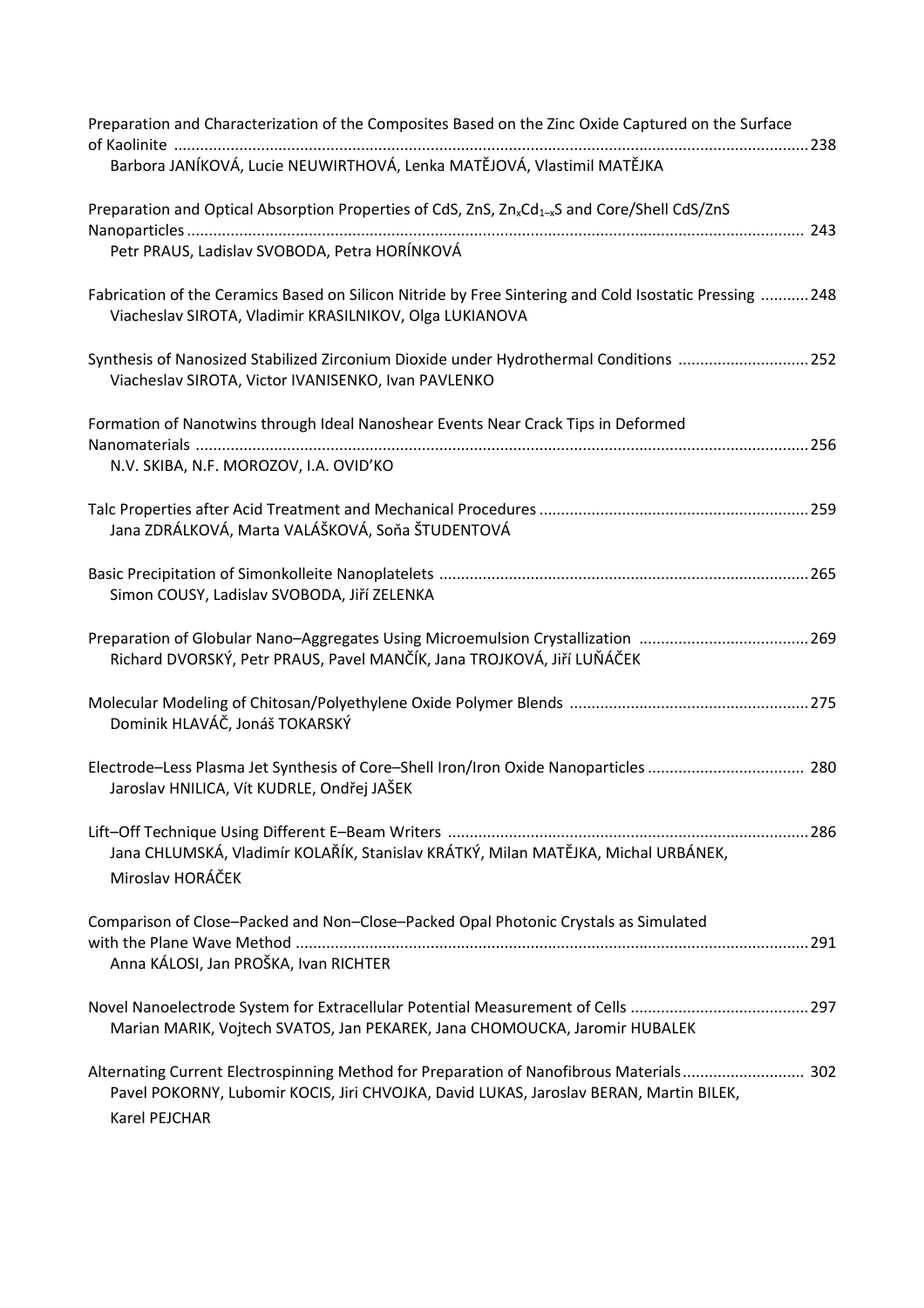| Research of Bed Porosity of Vertical Different-Shaped Fluidized Beds by C Group Material                                                                                             |  |
|--------------------------------------------------------------------------------------------------------------------------------------------------------------------------------------|--|
| Aleš PROCHÁZKA, Aleš SLÍVA                                                                                                                                                           |  |
| Research of Minimum Fluidization Velocity of Dependence of Pressure Drop of Group C Materials<br>Aleš PROCHÁZKA, Aleš SLÍVA                                                          |  |
| Mohanapriya VENKATARAMAN, Jakub WIENER, Rajesh MISHRA, Jiri MILITKY, Petr EXNAR                                                                                                      |  |
| Jana ZELENKOVA, Petra PEER, Petr FILIP                                                                                                                                               |  |
| SESSION B - INDUSTRIAL AND ENVIRONMENTAL APPLICATIONS OF NANOMATERIALS  328                                                                                                          |  |
| Sorption Property of Polyamide Nanofibrous Membrane on Dyestuff for Purifying Wastewater 329<br>Yan WANG, Jacob WIENER, Guocheng ZHU                                                 |  |
| Venture Capital in Nanotechnology. Central and Eastern European perspective 334<br>Przemyslaw POMYKALSKI                                                                             |  |
| S7ebastian BAKALARCZYK                                                                                                                                                               |  |
| Fabrication of Highly Transparent and Conductive Pedot: PSS Thin Films for Flexible Electrode                                                                                        |  |
| Joseph E. MCCARTHY, Cormac A. HANLEY, Vito G. LAMBERTINI, Yurii K. GUN'KO                                                                                                            |  |
| Photoactive TIO <sub>2</sub> and Its Application for Self-Cleaning Fabrics with Long-Term Stability 351<br>Lubomír KUBÁČ, Jiří AKRMAN, Jiří HORÁLEK, Lenka MARTINKOVÁ, Jakub WIENER  |  |
| Multifunctional Fabric with Camouflage Print, Hydrophobic, Self-Cleaning and Antimicrobal<br>Jozef ŠESTÁK, Ľudmila BALOGOVÁ                                                          |  |
| Jaroslav LEV, Marek HOLBA, Michal DOŠEK, Libor KALHOTKA, Dušan KIMMER                                                                                                                |  |
| Functionalization of Industrially Produced Polymeric Nanofibrous Materials at Pardam, Ltd. 369<br>Miroslav TEJKL, Jaroslava MORÁVKOVÁ, Aneta KRAUSOVÁ, Ladislav TORČÍK, Tomáš SYROVÝ |  |
| Marcela MUNZAROVÁ                                                                                                                                                                    |  |
| The Effect of Radius and Size on Photonic Band Gap of a Triangular Lattice of Rods Si/Air-Based                                                                                      |  |
| Abdenacer ASSALI, Fahima ARAB, Radouene GRAINE, Fares KANOUNI                                                                                                                        |  |
| Rosa María DE LA CRUZ, Clément KANYINDA-MALU, Aarón VILLANUEVA                                                                                                                       |  |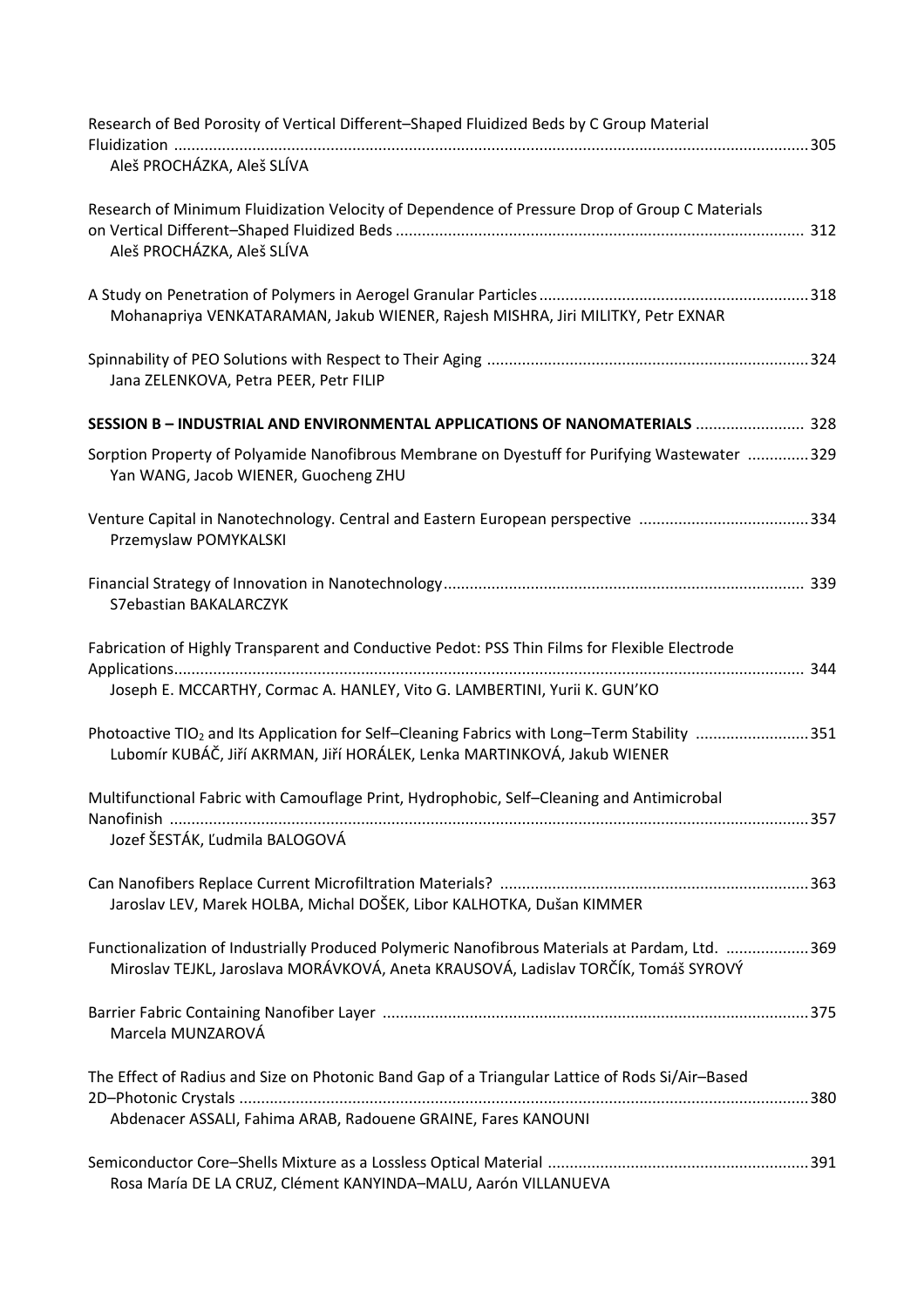| Comparison of Ultimate Resolution Achieved by E-Beam Writers with Shaped Beam and                                                                      |  |
|--------------------------------------------------------------------------------------------------------------------------------------------------------|--|
| Stanislav KRÁTKÝ, Vladimír KOLAŘÍK, Milan MATĚJKA, Michal URBÁNEK, Miroslav HORÁČEK,                                                                   |  |
| Jana CHLUMSKÁ                                                                                                                                          |  |
| Jan PRASEK, Petra MAJZLIKOVA, Filip LECHNER, Jan PEKAREK, Jana CHOMOUCKA,                                                                              |  |
| Jana DRBOHLAVOVA, Radim HRDY, Jaromir HUBALEK                                                                                                          |  |
| The Optical Spectra of Carbon-Based Thin Films Measured by the Photothermal Deflection                                                                 |  |
| Z. REMES, Tuan. T. PHAM, M. VARGA, A. KROMKA, J. STUCHLIK, H. B. MAO                                                                                   |  |
| Preparation Of Core/Shell ZnS/CdS Nanoparticles and Their Photocatalytic Properties  410<br>Ladislav SVOBODA, Petr PRAUS, Jonáš TOKARSKÝ, Volker KLEMM |  |
| A.S. VAVRYSH, A. A. NEBESNIY, B. I. BONDARENKO, A. I. KHOVAVKO, A. V. SNIGUR,<br>O. M. SVIATENKO                                                       |  |
| Effect of Zinc Metal Nanoparticles on the Mechanical and Corrosion Properties of Organic Coatings                                                      |  |
| Miroslav KOHL, Andrea KALENDOVÁ                                                                                                                        |  |
| Commercially Available Enhancement of Polymer Properties for Tribological Applications  427<br>Olga KONOVALOVA, Jan SUCHANEK, Frantisek TATICEK        |  |
| Influence of Dispersed Particles on Utility Properties Od Polyvinyl Alcohol-Based nanotextiles:                                                        |  |
| Zuzana RÁCOVÁ, Václav NEŽERKA, Pavla RYPAROVÁ, Alexander KROMKA, Pavel TESÁREK                                                                         |  |
| Lukáš STANISLAV, Jana BAJÁKOVÁ                                                                                                                         |  |
| Dana FIALOVA, Monika KREMPLOVA, David HYNEK Pavel KOPEL, Vojtech ADAM, Rene KIZEK                                                                      |  |
| Preparation of Nanoparticles Based on Biodegradable Chain Linked PLA/PEG Polymer for Controlled                                                        |  |
| . 448<br>Pavel KUCHARCZYK, Alena PAVELKOVÁ, Petr STLOUKAL, Marek KOUTNÝ, Vladimír SEDLAŘÍK                                                             |  |
| Degradation of Chlorinated Cyclohexanes (Lindane) by Zero-Valent Iron Nanoparticles (nZVI)  453<br>Lenka LACINOVA, Miroslav CERNIK, Hana SOURKOVA      |  |
| Martina SUKOPOVÁ, Jana MATYSÍKOVÁ, Ondřej ŠKORVAN, Marek HOLBA                                                                                         |  |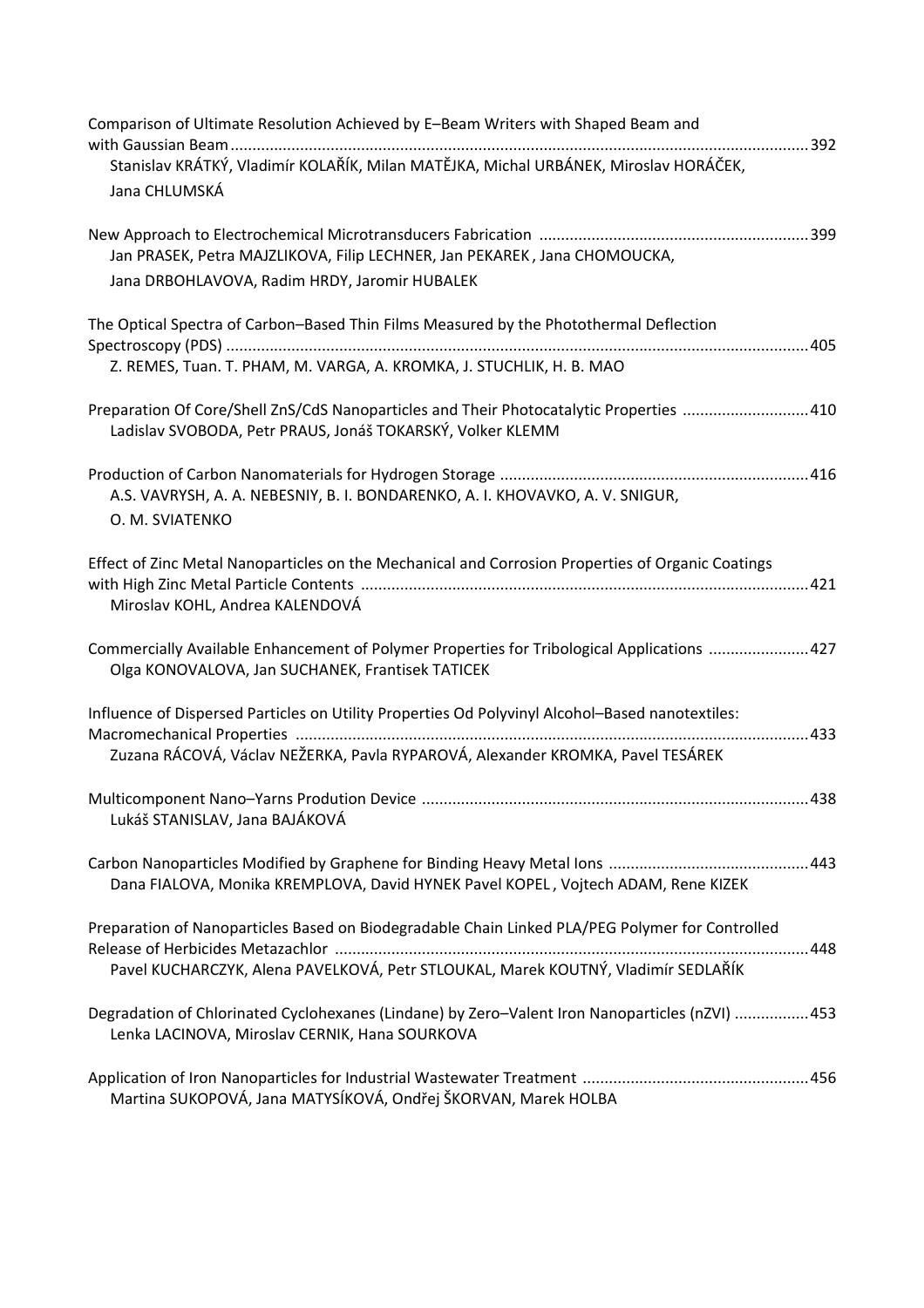| Verification of the Use of PVA Based Nanofiber Textiles as a Rehabilitation for the Structures Attack                                                                                                                                            |  |
|--------------------------------------------------------------------------------------------------------------------------------------------------------------------------------------------------------------------------------------------------|--|
| Zuzana RÁCOVÁ, Pavla RYPAROVÁ, Richard WASSERBAUER, Václav NEŽERKA, Pavel TESÁREK,<br>Pavel DEMO                                                                                                                                                 |  |
| Lucia ROZUMOVÁ, Jana SEIDLEROVÁ, Ivo ŠAFAŘÍK, Mirka ŠAFAŘÍKOVÁ                                                                                                                                                                                   |  |
| Separation of Volatile Organic Compound from Polluted Water Through Nano-Sized Pores<br>Jana SUCHÁNKOVÁ, Lenka HERECOVÁ, Pavel DANIHELKA, Marek ČÁSLAVSKÝ, Šárka LANGOVÁ,<br>Ondřej MARTINÍK                                                     |  |
| Kateřina DĚDKOVÁ, Lenka MATĚJOVÁ, Kateřina MATĚJOVÁ, Pavlína PEIKERTOVÁ,<br>Kateřina MAMULOVÁ KUTLÁKOVÁ, Jana KUKUTSCHOVÁ                                                                                                                        |  |
| Jana SEIDLEROVÁ, Lenka FALTÝNKOVÁ, Lucie NEUWIRTHOVÁ, Michaela TOKARČÍKOVÁ,<br>Kateřina MAMULOVÁ KUTLÁKOVÁ                                                                                                                                       |  |
| Jakub WIENER, Jarmila STUDNIČKOVÁ, Nhlanhla KUMALO                                                                                                                                                                                               |  |
|                                                                                                                                                                                                                                                  |  |
| Nanoantenna as a Plasmonic Molecular Sensor with Multi Selective Detection Zones  497<br>Dan LIS, Yves CAUDANO, Marie HENRY, Sophie DEMOUSTIER-CHAMPAGNE, Etienne FERAIN,<br><b>Francesca CECCHET</b>                                            |  |
| Luděk FRANK, Jana NEBESÁŘOVÁ, Marie VANCOVÁ, Aleš PATÁK, Eliška MIKMEKOVÁ,<br>Ilona MÜLLEROVÁ                                                                                                                                                    |  |
|                                                                                                                                                                                                                                                  |  |
| Pavel KEJZLAR, Eva MACAJOVÁ, Lukáš VOLESKÝ, Lenka BERGEROVÁ                                                                                                                                                                                      |  |
| Use of the Silver Phosphate Nanoparticles (SPNPs) for their Antimicrobial Effect on Bacterial Strains 514<br>Dagmar CHUDOBOVA, Kristyna CIHALOVA, Branislav RUTTKAY-NEDECKY, Pavel KOPEL,<br>Michal ZUREK, Karel BASTL, Vojtech ADAM, Rene KIZEK |  |
| Effect of PolyLactide Molecular Weight on Doxorubicin and Temozolomide Release from<br>Antonio DI MARTINO, Pavel KUCHARCZYK, Vladimir SEDLARIK                                                                                                   |  |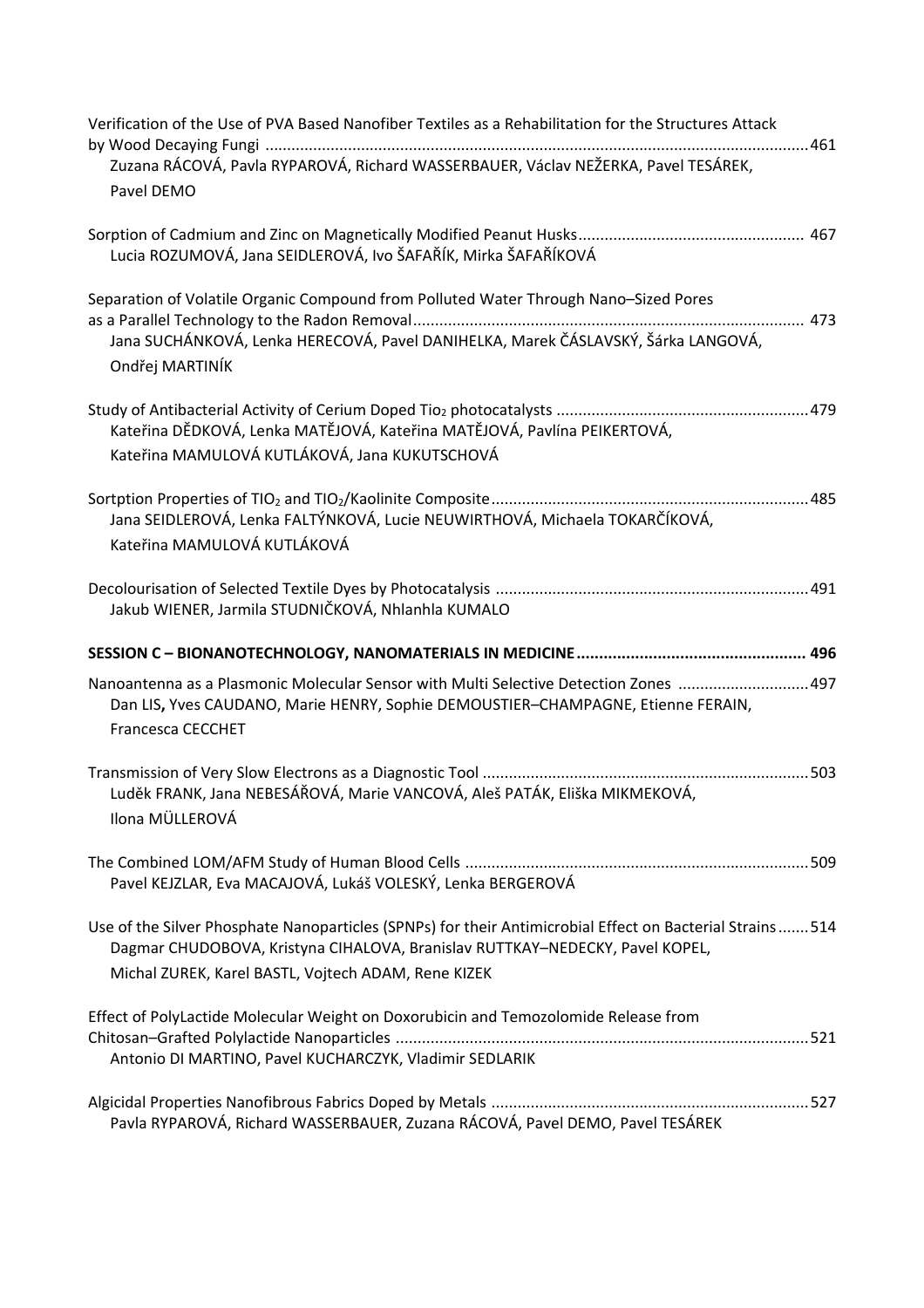| Olga OSMOLOWSKAYA, Margarita KOZLOVA, Victor KORZHIKOV, Anatolyi DOBRODUMOV,                                                                                                                                               |  |
|----------------------------------------------------------------------------------------------------------------------------------------------------------------------------------------------------------------------------|--|
| Igor MURIN, Mikhail OSMOLOWSKY                                                                                                                                                                                             |  |
| Ivana MÁROVÁ, Petra MATOUŠKOVÁ, Stanislav OBRUČA                                                                                                                                                                           |  |
| Multibiofunctional Biodegradable Nanocontainers for Controlled Hydrophobic Drug Delivery 544<br>Victor KORZHIKOV, Evgenya LITVINCHUK, Natalia SHEVCHENKO, Tatiana TENNIKOVA                                                |  |
| 2D Separation Using Paramagnetic Microparticles for Sarcosine Isolation - Possible Way of Prosate<br>Natalia CERNEI, Zbynek HEGER, Jaromir GUMULEC, Pavel KOPEL, Ondrej ZITKA, Michal MASARIK,<br>Vojtech ADAM, Rene KIZEK |  |
| Iron Nanoparticles' Effectiveness for New Antianemic Preparations Development 556<br>Liudmyla RIEZNICHENKO, Andrii DOROSHENKO, Tamara GRUZINA, Svitlana DYBKOVA,<br>Zhanna POLOVA, Zoya ULBERG, Ivan CHEKMAN               |  |
| Evaluation of Mechanical Properties of Ultra-Fine Grain Titanium Using Small Punch Tests 560<br>Miroslav GREGER, Ladislav KANDER                                                                                           |  |
| Jana CHOMOUCKA, Jana DRBOHLAVOVA, Petra MAJZLIKOVA, Jan PRASEK, Jan PEKAREK,<br>Radim HRDY, Jaromir HUBALEK                                                                                                                |  |
| Jana KARPÍŠKOVÁ, Ivan STIBOR, Václav ŠVORČÍK, Zuzana MAKAJOVÁ,                                                                                                                                                             |  |
| Nikola SLEPIČKOVÁ KASÁLKOVÁ, Zdeňka KOLSKÁ, Pavlína ŽÁKOVÁ, Petr SLEPIČKA                                                                                                                                                  |  |
| Rapid Cellular Uptake of Superparamagnetic Iron Oxide Nanoparticles by Using Low-Intensity                                                                                                                                 |  |
| Mary KOLÁŘOVÁ, Kateřina POLÁKOVÁ, Kateřina TOMÁNKOVÁ, Markéta HAVRDOVÁ,<br>Zdenka MARKOVÁ, Radek ZBOŘIL                                                                                                                    |  |
| Construction of Biofunctional Nanolayer on the Surface of Scaffolds for Bone Tissue Engineering  584<br>Victor KORZHIKOV, Ilia AVERIANOV, Tatiana TENNIKOVA                                                                |  |
| Eva KOŠŤÁKOVÁ, Michal ŠEPS, Pavel POKORNÝ, Jana HORÁKOVÁ, David LUKÁŠ                                                                                                                                                      |  |
| Nanoparticles Formed by Self-Assembly of Negatively Charged Hyaluronan and Cationic<br>Tereza KRUTIŠOVÁ, Jana HEJNÁ, Miloslav PEKAŘ                                                                                        |  |
| Hana KŘÍŽOVÁ, Jakub WIENER                                                                                                                                                                                                 |  |
| Petra MATOUŠKOVÁ, Pavla BENEŠOVÁ, Jana HURTOVÁ, Stanislav OBRUČA, Ivana MÁROVÁ                                                                                                                                             |  |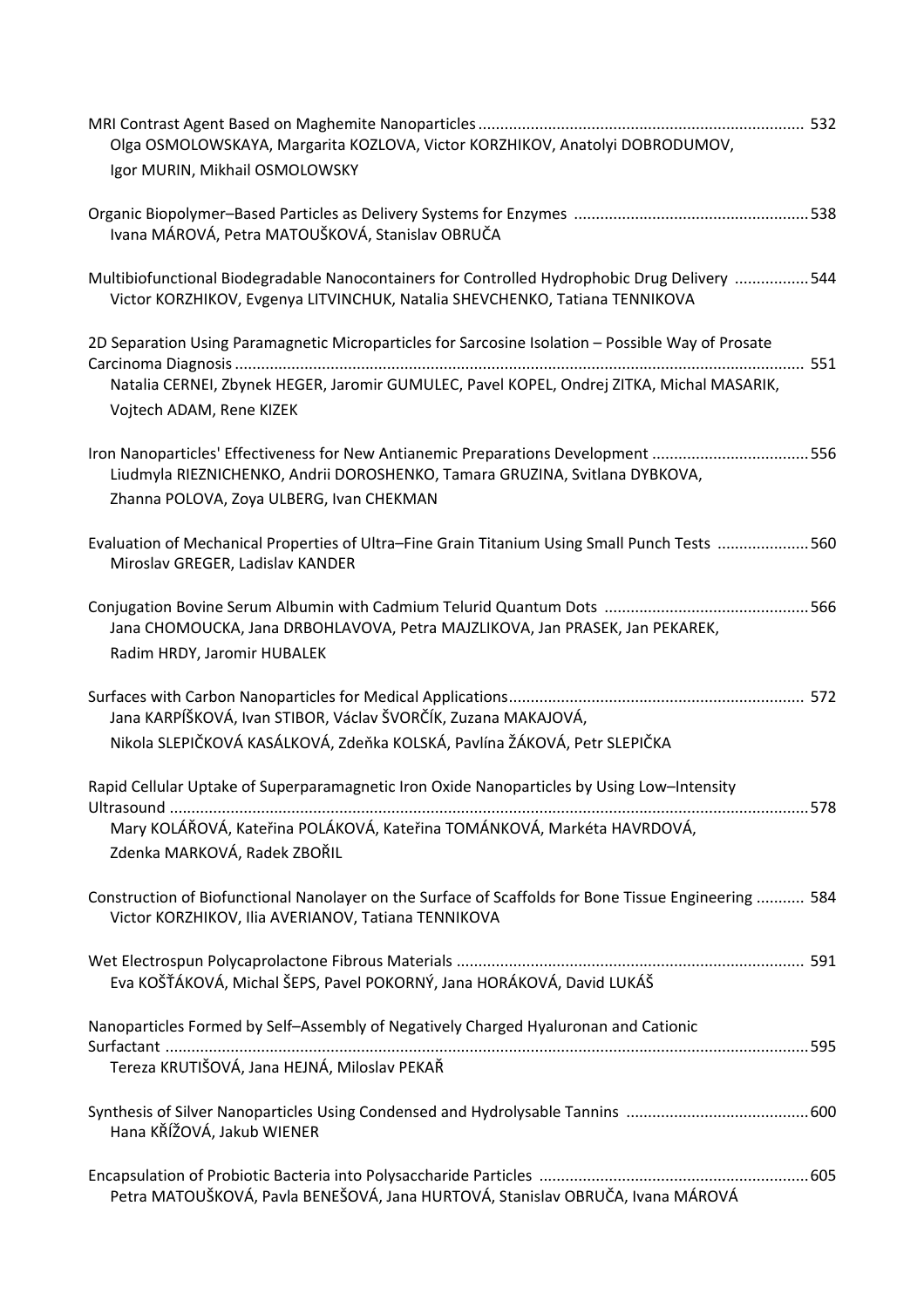| Silver Nanoparticles Applicability as Antimicrobial Substance in the Prevention and Treatment of<br>Liudmyla RIEZNICHENKO, Andrii PRYSKOKA, Ada RUDENKO, Tamara GRUZINA, Svitlana DYBKOVA,<br>Ivan CHEKMAN, Zoya ULBERG                             |
|-----------------------------------------------------------------------------------------------------------------------------------------------------------------------------------------------------------------------------------------------------|
| Magda SAMLÍKOVÁ, Sylva HOLEŠOVÁ, Marta VALÁŠKOVÁ, Marianna HUNDÁKOVÁ,<br>Erich PAZDZIORA, Dušan KIMMER                                                                                                                                              |
| Dominik HLAVÁČ, Jonáš TOKARSKÝ, Sylva HOLEŠOVÁ, Magda SAMLÍKOVÁ, Marta VALÁŠKOVÁ                                                                                                                                                                    |
| Stability of Silver and Copper on Clay Minerals at Water Environment and Their Antibacterial Activity  632<br>Marianna HUNDÁKOVÁ, Marta VALÁŠKOVÁ, Jana SEIDLEROVÁ                                                                                  |
| Permeation of Dextrans and Nanoparticles Through Porcine Sublingual Membrane In Vitro  638<br>Pavel BERKA, Petr VRBATA, Martina SPURNÁ, Pavlína DVOŘÁKOVÁ, Lenka HOREJŠOVÁ,<br>Michaela ŠAŠUROVÁ, Lucie KRUPAUEROVÁ, Lenka TURNEROVÁ, Pavel DOLEŽAL |
| Iva BLAZKOVA, Maja STANISAVLJEVIC, Hoai Viet NGUYEN, Marketa VACULOVICOVA, Pavel KOPEL,<br>Vojtech ADAM, Rene KIZEK                                                                                                                                 |
| Enzyme-Iron Nanoparticles Direct Interactions: Complex Formation and Application for a Coulimetric<br>Massimiliano MAGRO, Davide BARATELLA, Giorgio COZZA, Gianni MIOTTO, Jan FRÖMMEL,<br>Marek ŠEBELA, Radek ZBOŘIL, Fabio VIANELLO                |
| Magneticaly Drivable Nano-Bio-Conjugate Mimicking Free Curcumin Redox Behavior  654<br>Massimiliano MAGRO, Rene CAMPOS, Davide BARATELLA, Giuseppina PACE PEREIRA LIMA,<br>Radek ZBORIL, Fabio VIANELLO                                             |
| Rationally Designed SERS Substrates for the Ultrasensitive Detection of Biologically Important<br>Lucie ŠTOLCOVÁ, Jan PROŠKA, Marek PROCHÁZKA                                                                                                       |
|                                                                                                                                                                                                                                                     |
| Karin ASCHBERBER, Nanna HARTMANN, Stefania GOTTARDO, Zuzana KLÖSLOVA,                                                                                                                                                                               |
| Julia Fabrega CLIMENT, Valeria AMENTA, Frans M. CHRISTENSEN                                                                                                                                                                                         |
| Are Carbon Nanotubes a Safer Alternative to Halogenated Flame Retardants in Consumer Products?  671<br>Valeria AMENTA, Laia Quiros PESUDO, Karin ASCHBERGER                                                                                         |
| Evaluation of Nanofiber Stability and Toxicity in Biological Wastewater Treatment  675<br>Lucie KŘIKLAVOVÁ, Tomáš DUB, Tomáš JANOUŠEK, Martina BOHATÁ, Alena ŠEVCŮ,<br>Tomáš LEDERER                                                                |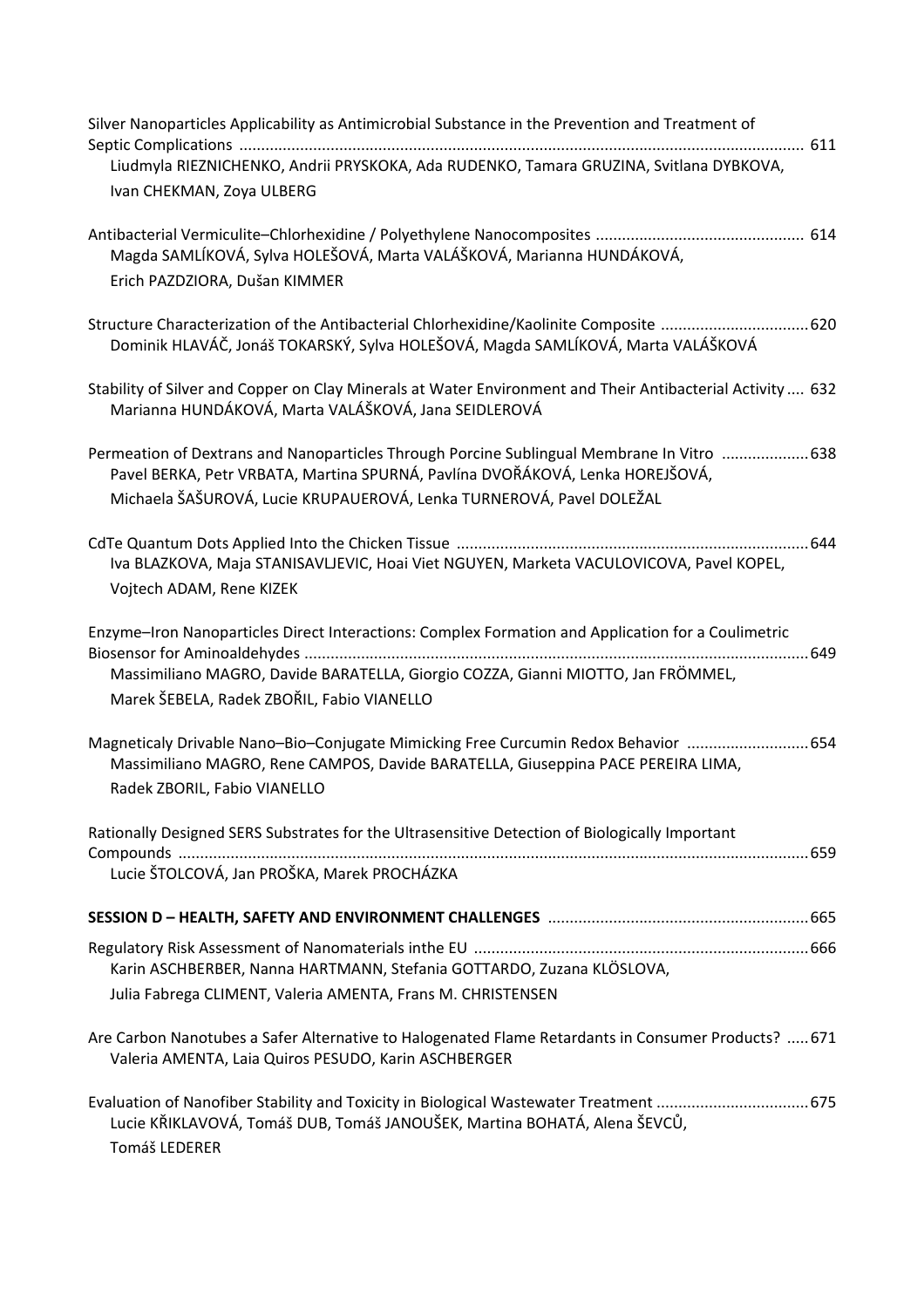| Hana DOLEŽALOVÁ, Jana DVOŘÁČKOVÁ, Pavlína PEIKERTOVÁ, Hana BIELNIKOVÁ,<br>Kateřina MAMULOVÁ KUTLÁKOVÁ, Jana KUKUTSCHOVÁ                                                         |  |
|---------------------------------------------------------------------------------------------------------------------------------------------------------------------------------|--|
| Zdenka KUCEKOVÁ, Petr HUMPOLÍČEK, Věra KAŠPÁRKOVÁ, Jaroslav STEJSKAL                                                                                                            |  |
| Indoor Biomonitoring of Particle Related Pollution: Trace Element Concentration in an Office<br>Oldřich MOTYKA, Barbora MACEČKOVÁ, Jana SEIDLEROVÁ                              |  |
| Jakub WIENER, Mária PRŮŠOVÁ, Věra MACÍKOVÁ, Miloslav POUZAR                                                                                                                     |  |
| SESSION E - STANDARDIZATION METROLOGY & CHARACTERIZATION OF NANOMATERIALS  701                                                                                                  |  |
| <b>Assel RAKHMETOVA</b>                                                                                                                                                         |  |
| Agnieszka SIUPA, Patrick HOLE, Ian WILSON, Jonathan SMITH                                                                                                                       |  |
| Nanostructure Characterization of IN738LC Superalloy Fatigued at High Temperature 712<br>Martin PETRENEC, Pavel STRUNZ, Urs GASSER, Milan HECZKO, Jakub ZÁLEŠÁK, Jaroslav POLÁK |  |
| Jakub ONDRÁČEK, Naděžda ZÍKOVÁ, Vladimír ŽDÍMAL                                                                                                                                 |  |
| Michal URBÁNEK, Vladimír KOLAŘÍK, Stanislav KRÁTKÝ, Milan MATĚJKA, Miroslav HORÁČEK,<br>Jana CHLUMSKÁ                                                                           |  |
| Phase-Stabilised Zirconia Nanopowders and Their Sintering Studied by Positron Annihilation                                                                                      |  |
| Ivan PROCHAZKA, Jakub CIZEK, Oksana MELIKHOVA, Wolfgang ANWAND, Gerhard BRAUER,<br>Tetyana E. KONSTANTINOVA, Igor A. DANILENKO, Igor A. YASHCHISHYN                             |  |
| Microstructural Investigation and Mechanical Testing of an Ultrafine-Grained Austenitic Stainless                                                                               |  |
| Alice CHLUPOVÁ, Jiří MAN, Jaroslav POLÁK, L. Pentti KARJALAINEN                                                                                                                 |  |
| Anna ARTEMENKO, Halyna KOZAK, Jiri STUCHLIK, Hynek BIEDERMAN, Alexander KROMKA                                                                                                  |  |
| Study of Crystallization of Polylactic Acid Composites and Nanocomposites with Natural Fibres                                                                                   |  |
| Luboš BĚHÁLEK, Miroslava MARŠÁLKOVÁ, Petr LENFELD, Jiří HABR, Jiří BOBEK, Martin SEIDL                                                                                          |  |
| Jiřina VONTOROVÁ, Vlastimil MATĚJKA, Kateřina DĚDKOVÁ, Petr PRAUS                                                                                                               |  |